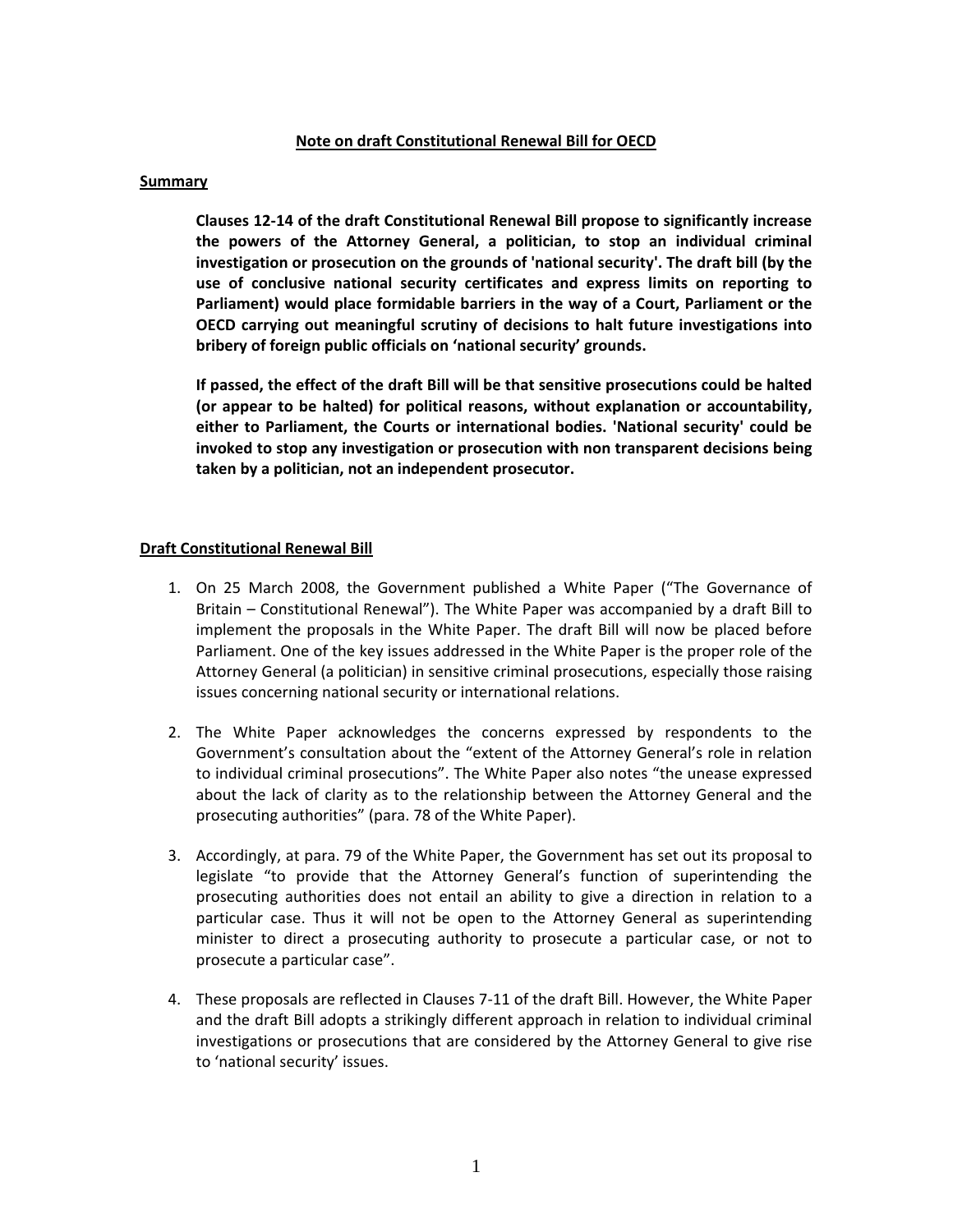- 5. Clause 12 of the draft Bill empowers the Attorney General, if satisfied that it is necessary to do so for the purpose of safeguarding national security, to give a direction to the Director of the Serious Fraud Office, or to any prosecutor, to discontinue an investigation or prosecution. By Clause 13 of the draft Bill, such directions are binding on the prosecuting authorities.
- 6. There is no definition of national security. However, previous authorities have indicated that it is a wide concept. See *Rehman v SSHD* [2003] 1 AC 153. There is always the risk when national security is relied upon by politicians that it will be elided with the interests of the government, especially where there is no democratic or legal scrutiny of the relevant decision.
- 7. By Clause 13(5), if in any proceedings any question arises whether a direction under Clause 12(1) is or was necessary for the purposes of safeguarding national security, a certificate signed by a Minister certifying that the direction was necessary for that purpose is to be conclusive evidence of that fact. The purpose of such a certificate is to prevent any investigation by the Courts as to whether there is any proper basis for decisions claimed to have been taken (a) on national security grounds; and (b) complying with Article 5 of the Anti‐Bribery Convention.
- 8. By Clause 14 the Attorney General is obliged to report to Parliament on the giving or withdrawal of a direction under Clause 12. However, by Clause 14(3) the Attorney General is not obliged to include in that report any information which she considers to be privileged or the publication of which she is satisfied would prejudice national security or seriously prejudice international relations.
- 9. Prejudice to international relations is defined in Clause 17 as including prejudice to relations between the UK and any other state, or international organisation or court, as well as prejudice to the interests of the UK abroad, or the promotion or protection by the UK of its interests abroad.
- 10. The effect of Clause 14 is that Parliament will also not be able to examine the facts or exercise any meaningful supervision or oversight where damage to international relations might occur. However, it is in such cases that oversight is all the more important, because damage to relations between states is a prohibited factor under Article 5 of the Anti‐Bribery Convention.
- 11. Clauses 12‐14 would, if enacted, significantly increase the Attorney General's powers to stop an individual investigation or prosecution and place formidable barriers in the way of scrutiny of such a decision either by a Court, by Parliament or by the OECD.
- 12. The maintenance of a veto on prosecutions by a politician (the Attorney General) in cases of national security has serious effects both as a matter of domestic constitutional principle and as a matter of the UK's international law obligations under the OECD Anti‐ Bribery Convention.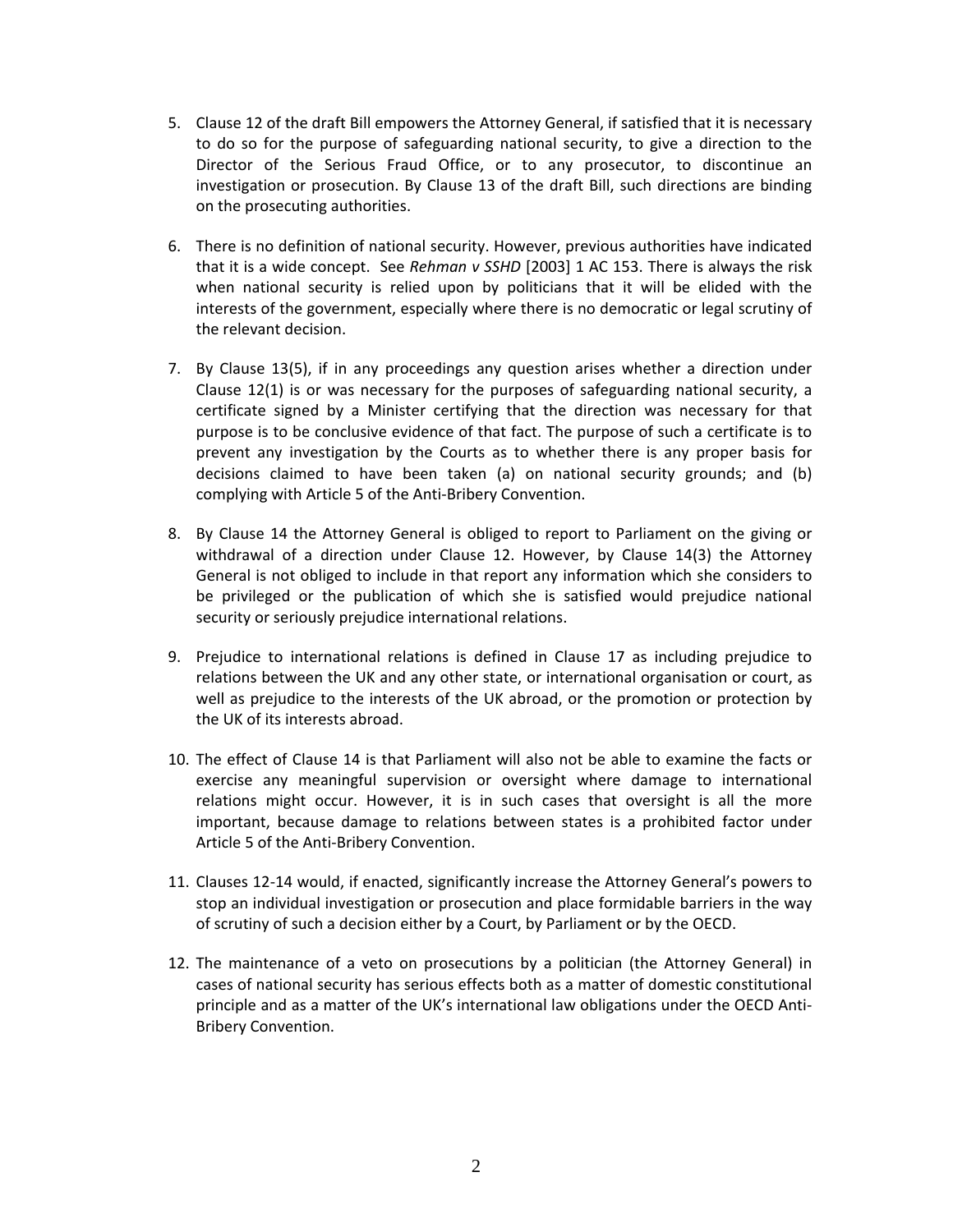### **Example of Serious Fraud Office investigation into BAE Systems plc / Al‐Yamamah arms deal**

- 13. The effects of Clauses 12‐14 can be illustrated by reference to the current proceedings concerning the decision to stop the investigation into allegations of corruption arising out of the Saudi Arabian Al‐Yamamah arms deal.
- 14. Under the current legal regime, the decision to stop the investigation was taken by the Director of the Serious Fraud Office, an independent prosecutor with no political functions. The decision was taken following a 'Shawcross exercise' under which Ministers were asked to give information relevant to the national security assessment. However, the ultimate decision was taken by the Director, an independent prosecutor, not a politician.
- 15. The decision of the Director of the SFO has been subject to careful scrutiny by a Court through judicial review proceedings in which the Government was required to disclose all relevant documentation to the Court. The Director and the Attorney General are also accountable to Parliament and both have been called before a Select Committee to explain and justify the Director's decision.
- 16. The public interest in this process is clear. As Lord Justice Moses commented when giving permission for judicial review, the case "cried out" for a full hearing not least because speculation as to the real reasons for stopping the investigation warranted proper forensic examination.
- 17. However, under the draft Bill the decision to stop the Al‐Yamamah investigation would be taken by the Attorney General, a political appointee and a member of the Government who would be entitled to withhold her reasons for doing so both from a Court (by use of a conclusive national security certificate) and from Parliament (by invoking the provisions of Clause 14(3)).
- 18. Such a process risks undermining the principle of the rule of law since it is likely to give rise (at the very least) to the appearance of a situation in which sensitive prosecutions can be halted for political reasons, without explanation or accountability, either to Parliament, to the Courts or to the OECD.
- 19. This process also risks breaches of the United Kingdom's obligations under the OECD Anti-Bribery Convention. Article 5 of the Convention provides that the investigation and prosecution of the bribery of a foreign public official shall be subject to the applicable rules and principles of each party, but they shall not be influenced by considerations of national economic interest, the potential effect upon relations with another state, or the identity of the natural or legal persons involved.
- 20. The OECD, in its Phase 2 report on the UK's implementation of the Convention, dated 17 March 2005, identified its concern that the requirement for the Attorney General's consent to a prosecution for a statutory bribery offence may be an obstacle to effective implementation of the Convention. The OECD examiners were concerned "that the consent process involves the possible consideration of UK interests that the Convention expressly prohibits in the context of decisions about foreign bribery cases" (para. 170). At that time, the Attorney General gave an express assurance to the OECD that none of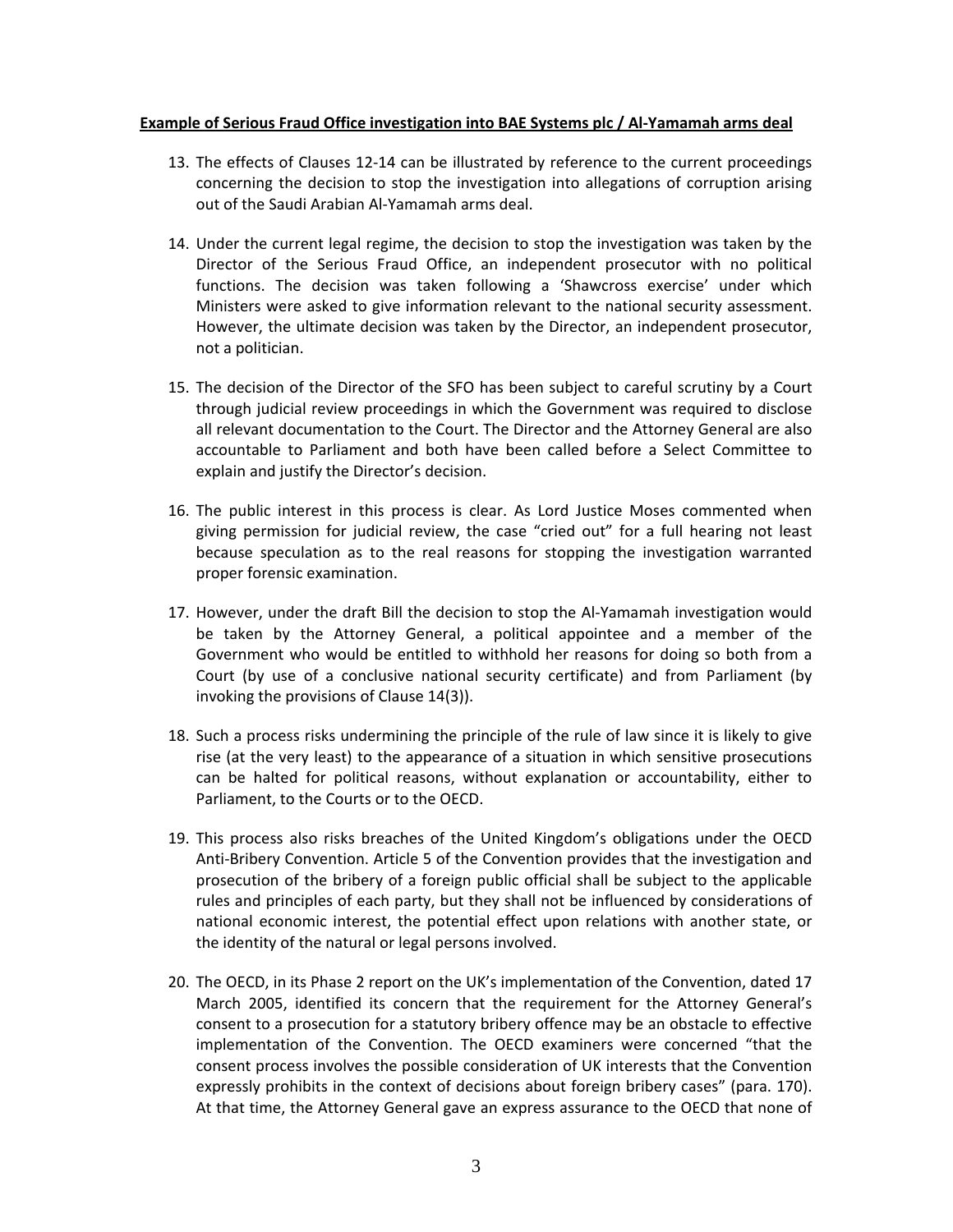the considerations prohibited by Article 5 would be taken into account as public interest factors not to prosecute.

21. Despite this assurance, the Director of the SFO informed the Court in the current judicial review challenge to the BAE decision that he would have decided to stop the investigation even if he had understood that decision to be a breach of the Convention. Under the proposals in the draft Bill, that fact would not have been made public. There is a serious risk that the opaque and unaccountable decision making process envisaged under the draft Bill could lead to breaches by the UK of its international law obligations, which would be extremely difficult to detect or challenge because the relevant information would never be made public, or available to the Courts, Parliament or the OECD.

### **Wider implications of draft Constitutional Renewal Bill**

- 22. Further, the test to be applied under Clause 12 does not require the Attorney General to consider the harm to national security in the light of the importance in a democratic society of upholding the rule of law and the public interest in the investigation and prosecution of serious crime, especially cross‐border bribery of foreign public officials.
- 23. Thus, a powerful criminal, who was able to make a credible threat to the UK's national security (eg. a member of the IRA) could thereby escape prosecution. It is incompatible with basic constitutional principles for extraneous threats of such a nature to be taken into account when deciding whether to prosecute crime, save in circumstances of extreme necessity (*R v Coventry City Council, ex parte Phoenix Aviation* [1995] 3 All ER 37).

**Dinah Rose QC Ben Jaffey**

**Blackstone Chambers**

**Richard Stein Jamie Beagent**

**Leigh Day & Co.**

**31 March 2008**

**Attachment: Extracts from draft Constitutional Renewal Bill**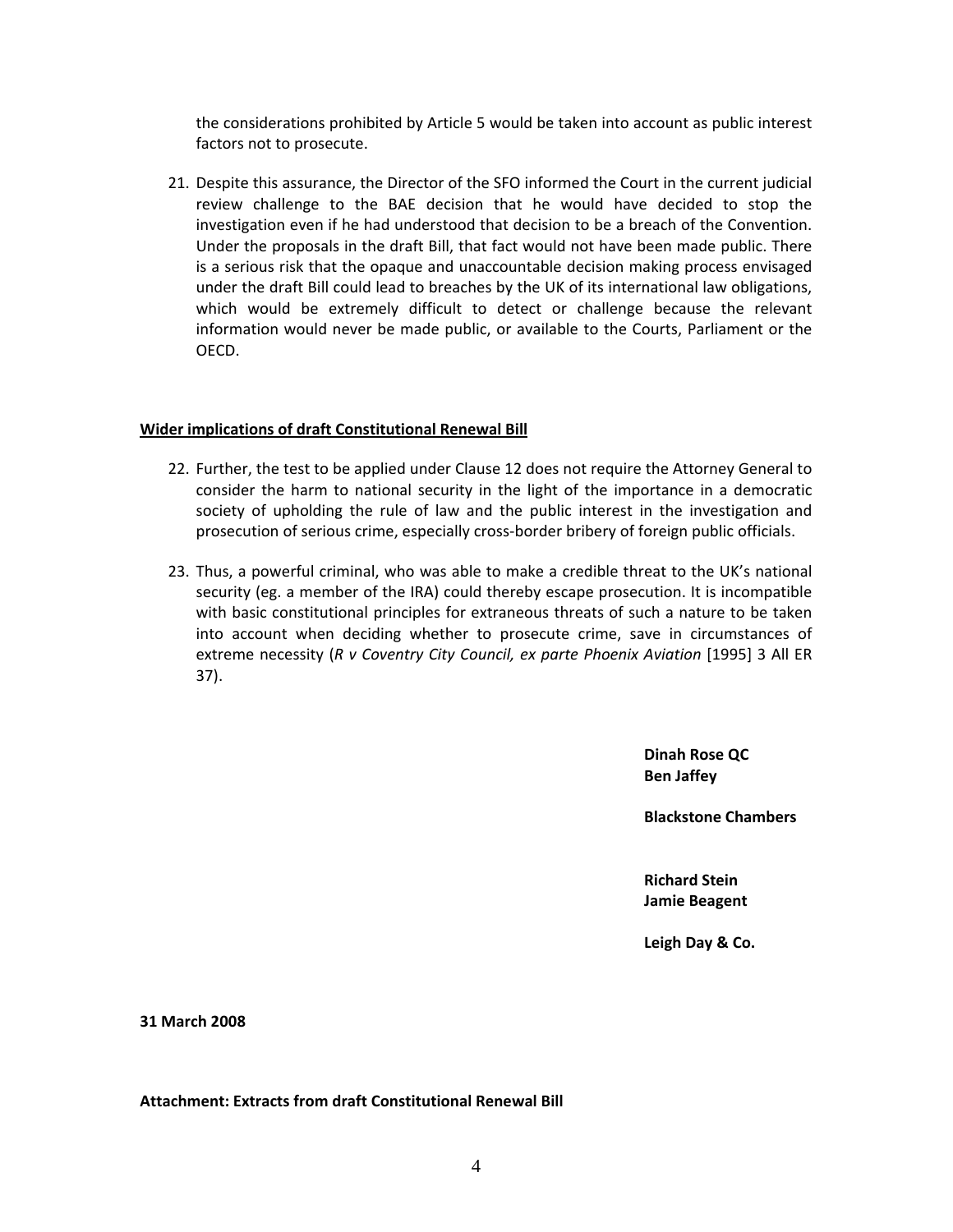# **CONTENTS**

# PART<sub>1</sub>

# **DEMONSTRATIONS IN THE VICINITY OF PARLIAMENT**

1 Repeal of sections 132 to 138 of Serious Organised Crime and Police Act 2005

# PART<sub>2</sub>

# THE ATTORNEY GENERAL AND PROSECUTIONS

# Ground rules for Attorney's superintendence of Directors

- Ban on directions in individual cases  $\overline{2}$
- 3 Protocol for running of prosecution services

# New provisions about tenure of office of Directors

- 4 Director of Public Prosecutions
- 5 Director of the Serious Fraud Office
- 6 Director of Revenue and Customs Prosecutions

# Attenuation of Attorney's prosecution consent functions

- 7 Ending of certain prosecution consent functions of Attorney
- 8 Power to end other prosecution consent functions of Attorney
- 9 Effect of provisions conferring functions on Director or authorised person
- 10 Sections  $\overline{8}$  and 9: supplementary

# Abolition of nolle prosequi

11 Abolition of nolle prosequi

# Safeguarding of national security

- 12 Power to intervene to safeguard national security<br>13 Effect of certain directions under section 12 etc.
- 
- 14 Reports on directions under section 12
- 15 Power to require information for purposes of section 12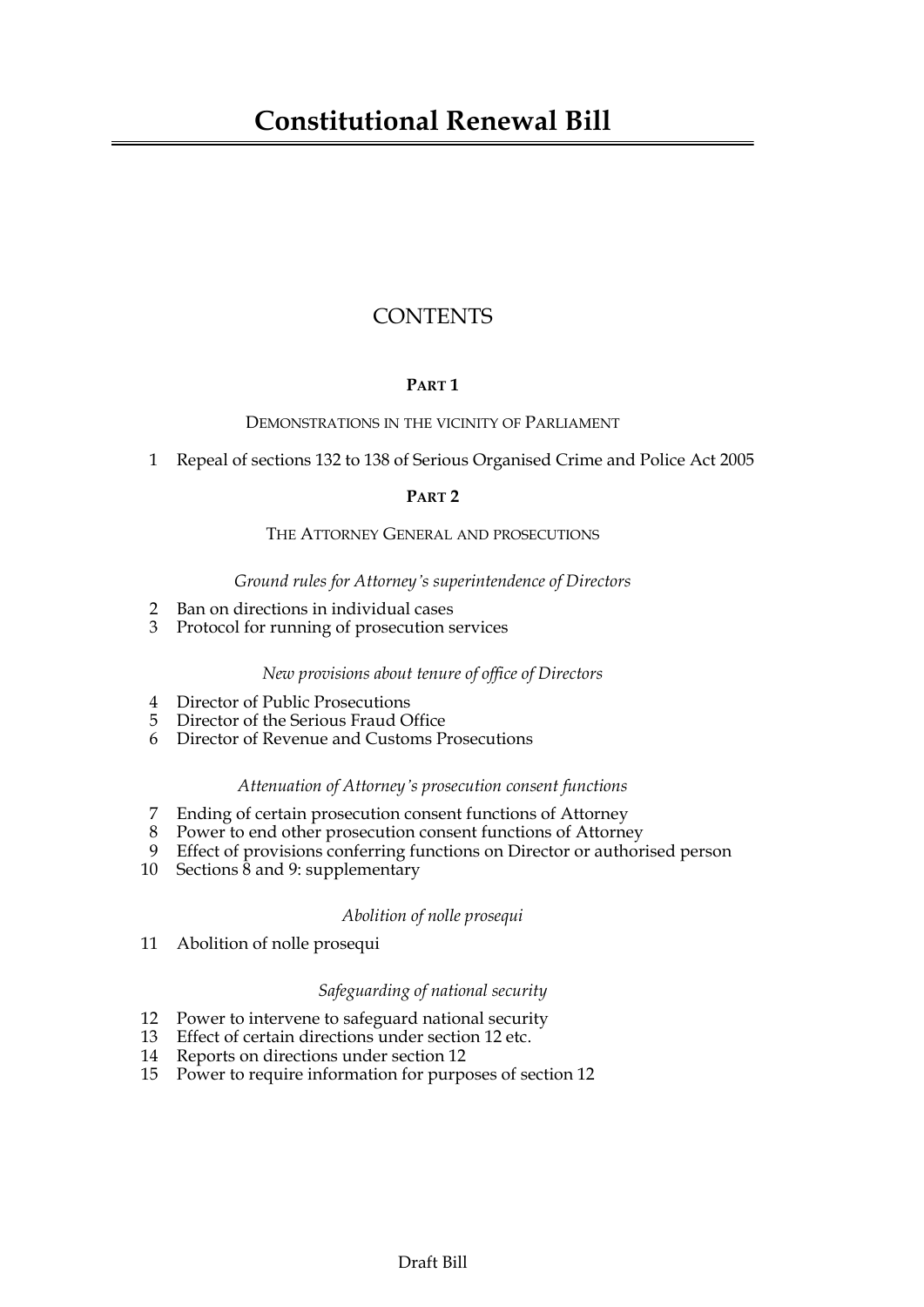### Miscellaneous and supplementary

- 16 Annual report on exercise of Attorney's functions
- 17 Interpretation
- 18 Amendments consequential on this Part

### PART<sub>3</sub>

### **COURTS AND TRIBUNALS**

- 19 Judicial appointments etc
- 20 Salary protection for members of tribunals

### PART<sub>4</sub>

# RATIFICATION OF TREATIES

- 21 Treaties to be laid before Parliament before ratification
- 22 Section 21 not to apply in exceptional cases
- 23 Section 21 not to apply to certain descriptions of treaties
- 24 Meaning of "treaty" and "ratification"

### PART<sub>5</sub>

### THE CIVIL SERVICE

#### Application

25 Application of Part

### Civil Service Commission

26 **Establishment of the Civil Service Commission** 

#### Power to manage the civil service

- 27 Management of the civil service
- 28 Civil service management functions
- 29 Management of the civil service: supplementary

### Codes of conduct

- 30 Civil service code
- 31 Diplomatic service code
- 32 Minimum requirements for civil service and diplomatic service codes
- 33 Special advisers code

#### Appointment

- Selections for appointments to the civil service 34
- 35 Recruitment principles
- Approvals for selections and exceptions 36
- 37 Monitoring by the Commission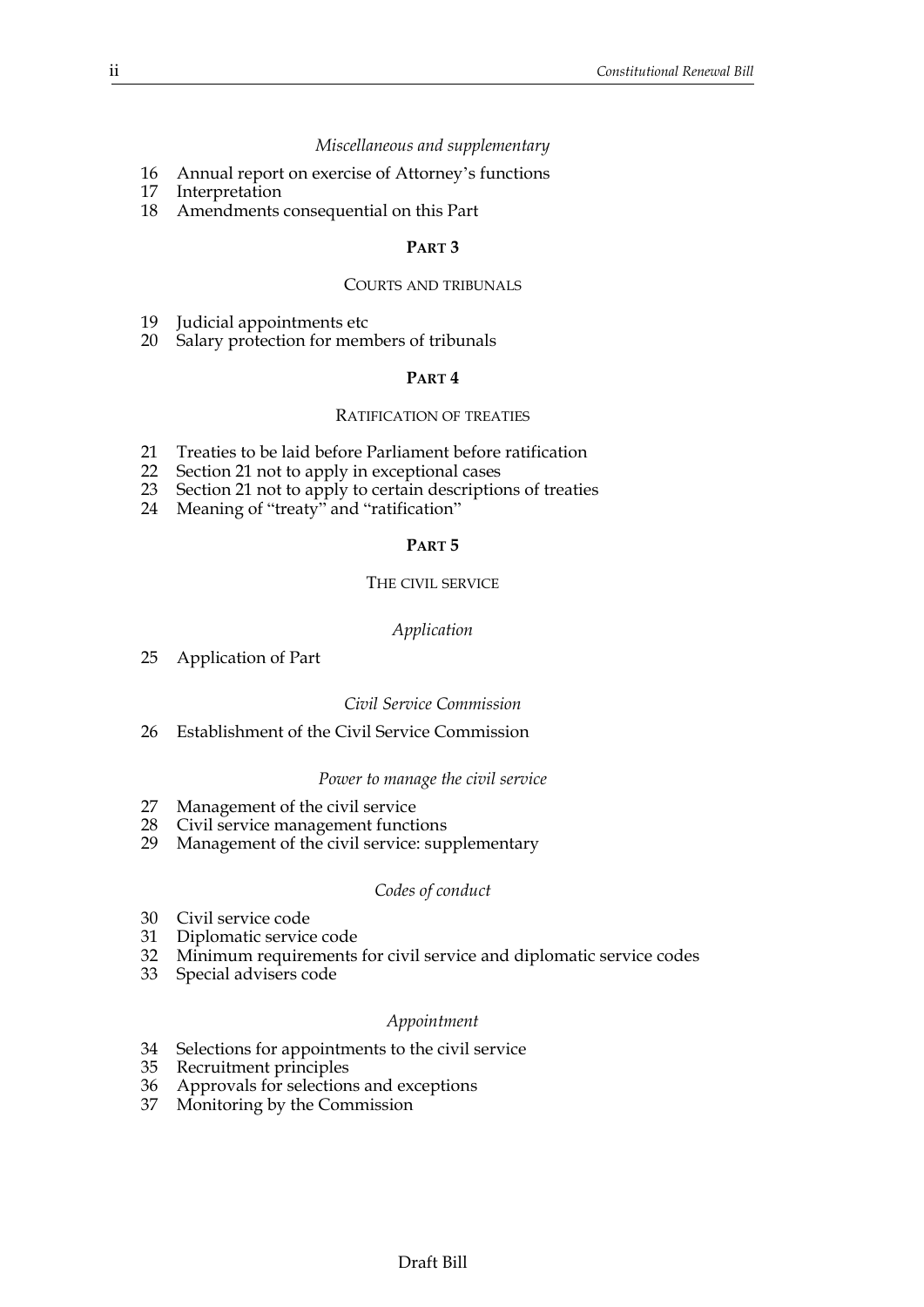### Special advisers

- Definition of "special adviser" 38
- 39 Annual reports about special advisers

### Additional functions of the Commission

40 Arrangements for Civil Service Commission to carry out additional functions

Definitions

41 List of definitions

### PART<sub>6</sub>

### **FINAL PROVISIONS**

- 42 Meaning of "Minister of the Crown"
- 43 Power to make consequential provision
- 44 Extent, commencement, transitional provision and short title

Schedule 1 – Ending of certain prosecution consent functions of Attorney

- Part 1 Transfer to Director or (in Director's absence) authorised person
- Part 2 Transfer to Director with relevant delegation provision applying
- Part  $3$  Abolition of function
- Schedule  $2$  Consequential amendments
	- Part 1 Ground rules for Attorney's superintendence of Directors
	- Part 2 New provisions about tenure of office of Directors
	- Part 3 Attenuation of Attorney's prosecution consent functions
	- Part 4 Abolition of nolle prosequi
- Schedule 3 Judicial appointments etc
	- Part 1 Selection of Supreme Court judges
	- Part 2 Basic provisions about judicial appointments etc under Chapter 2 of Part 4 of the Constitutional Reform Act 2005
	- Part 3 Panel to represent potential candidates for appointment etc
	- Part 4 Power to amend Schedule 14 to the Constitutional Reform Act 2005
	- Part 5 Removal of some of the Lord Chancellor's functions in relation to selections under Chapter 2 of Part 4 of the Constitutional Reform Act 2005 etc
	- Part 6 Medical assessments
	- Part 7 Powers of Lord Chancellor in relation to information
	- Part 8 Deployment, authorisations, nominations etc
- Schedule 4 Civil Service Commission
	- Part 1 The Commissioners
		- Part 2 The Commission
		- Part  $3$  Transitional provision relating to the old commission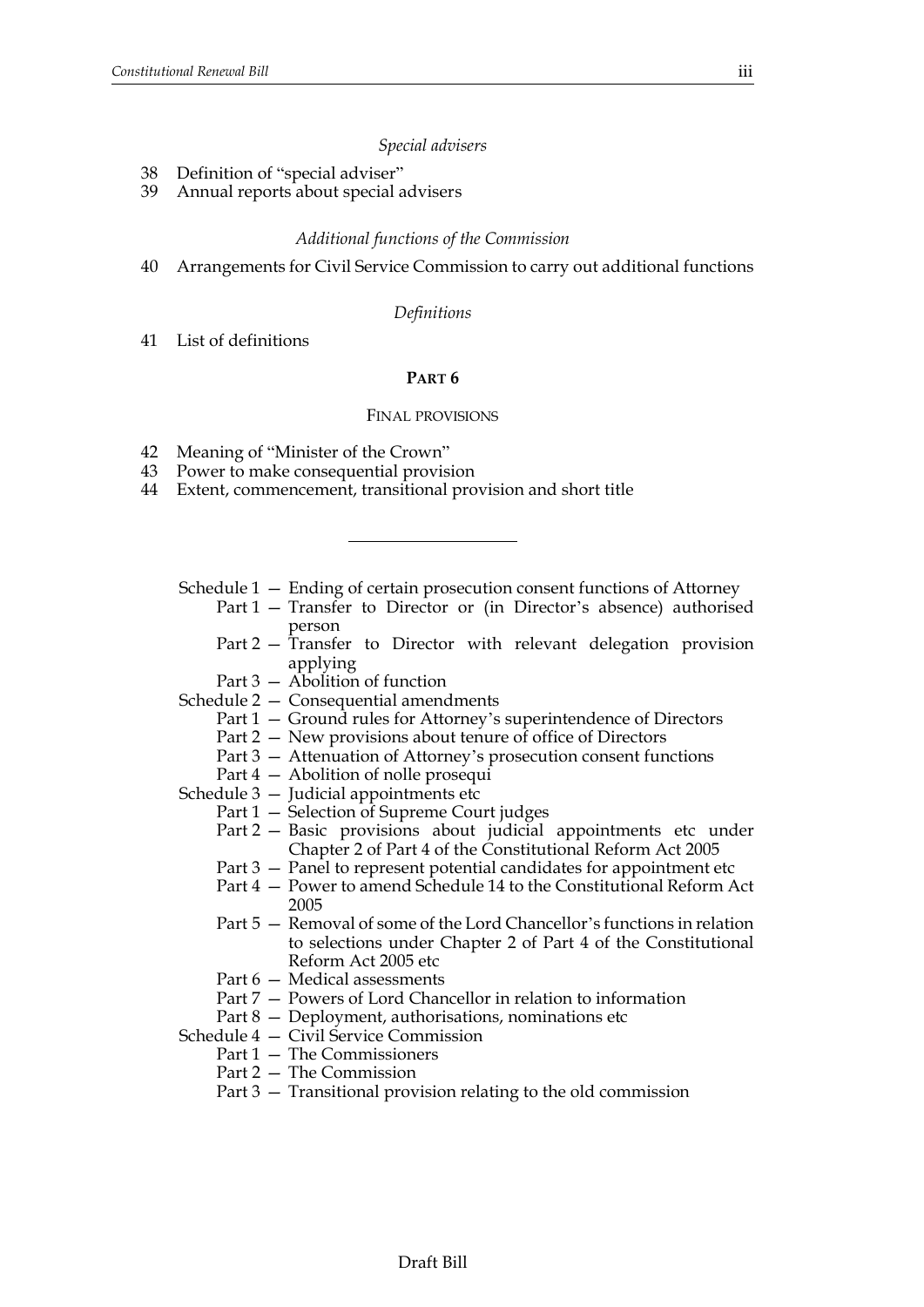# BILL

### **TO**

Repeal sections 132 to 138 of the Serious Organised Crime and Police Act 2005; to make provision relating to the Attorney General and prosecutions; to make provision relating to judges and similar office-holders; to make provision relating to the ratification of treaties; to make provision relating to the civil service.

E IT ENACTED by the Queen's most Excellent Majesty, by and with the advice and consent of the Lords Spiritual and Temporal, and Commons, in this present Parliament assembled, and by the authority of the same, as follows: -

### PART<sub>1</sub>

### **DEMONSTRATIONS IN THE VICINITY OF PARLIAMENT**

#### $\mathbf{1}$ Repeal of sections 132 to 138 of Serious Organised Crime and Police Act 2005

- (1) Omit sections 132 to 138 of the Serious Organised Crime and Police Act 2005 (c. 15) (which regulate demonstrations in the vicinity of Parliament).
- In the Table in section 175(3) of that Act (transitional provision relating to  $(2)$ offences) omit the entries relating to section 136.
- In paragraph 1(1) of Schedule 2 to the Noise and Statutory Nuisance Act 1993  $(3)$ (c. 40) (which is about consents for the operation of loudspeakers) omit "or of section 137(1) of the Serious Organised Crime and Police Act 2005".
- (4) Omit paragraph 64 of Schedule 6 to the Serious Crime Act 2007 (c. 27).

#### PART<sub>2</sub>

#### THE ATTORNEY GENERAL AND PROSECUTIONS

Ground rules for Attorney's superintendence of Directors

#### $\overline{2}$ Ban on directions in individual cases

The Attorney General's function of superintendence of the Directors does not  $(1)$ include power to give a direction in relation to an individual case.

5

10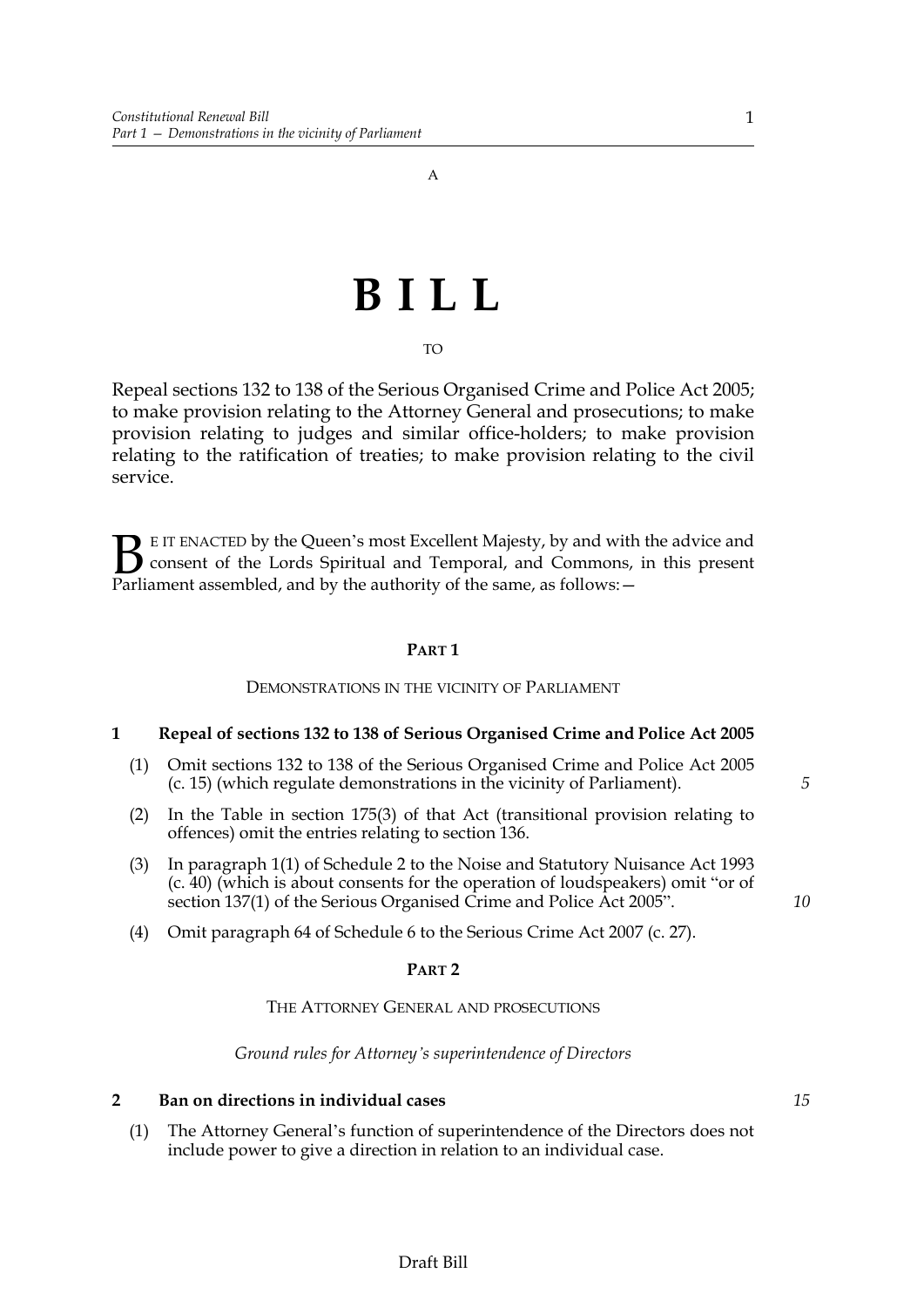5

 $10$ 

 $30$ 

35

40

- $(2)$ Subsection (1) is subject to section 12 (power to intervene to safeguard national security).
- $(3)$  In this section and section 3 "the Directors" means  $$ 
	- the Director of Public Prosecutions (see section 4),  $(a)$
	- $(b)$ the Director of the Serious Fraud Office (see section 5), and
	- $(c)$ the Director of Revenue and Customs Prosecutions (see section 6).
- Nothing in subsection (1) affects the operation of any enactment or provision  $(4)$ of subordinate legislation under which the Attorney General has a prosecution consent function.

#### 3 Protocol for running of prosecution services

- The Attorney General must, in consultation with the Directors, prepare a  $(1)$ statement (a "protocol") of how the Attorney General and the Directors are to exercise their functions in relation to each other.
- (2) The protocol may in particular include provision as to  $$ 
	- the general responsibilities of the Attorney General and each of the 15  $(a)$ Directors;
	- the arrangements for ensuring that the Attorney General is properly (b) advised on matters relating to the strategic direction of the prosecution services and on matters affecting more than one prosecution service;
	- the circumstances in which the Attorney General is to be consulted or  $(c)$ 20 provided with information;
	- $(d)$ the objectives of the prosecution services;
	- the way in which the objectives are set and the means by which their  $(e)$ achievement or otherwise is reviewed;
	- the roles of the Attorney General and the Directors in relation to  $(f)$ 25 criminal justice policy;
	- the way in which matters relating to the accountability of the Attorney  $(g)$ General to Parliament for the prosecution services are to be handled;
	- the roles of the Attorney General and the Directors in relation to  $(h)$ dealings with representatives of the press and other media;
	- procedures for dealing with complaints relating to the prosecution  $(i)$ services.
- (3) The Attorney General must lay the protocol before Parliament.
- $(4)$ The Attorney General must from time to time review the protocol and may, in consultation with the Directors, revise it.
- If the protocol is revised, the Attorney General must lay it before Parliament.  $(5)$
- The Attorney General and the Directors must have regard to any relevant  $(6)$ provision of the protocol when carrying out their functions.
- "The prosecution services" means the Crown Prosecution Service, the Serious  $(7)$ Fraud Office and the Revenue and Customs Prosecutions Office.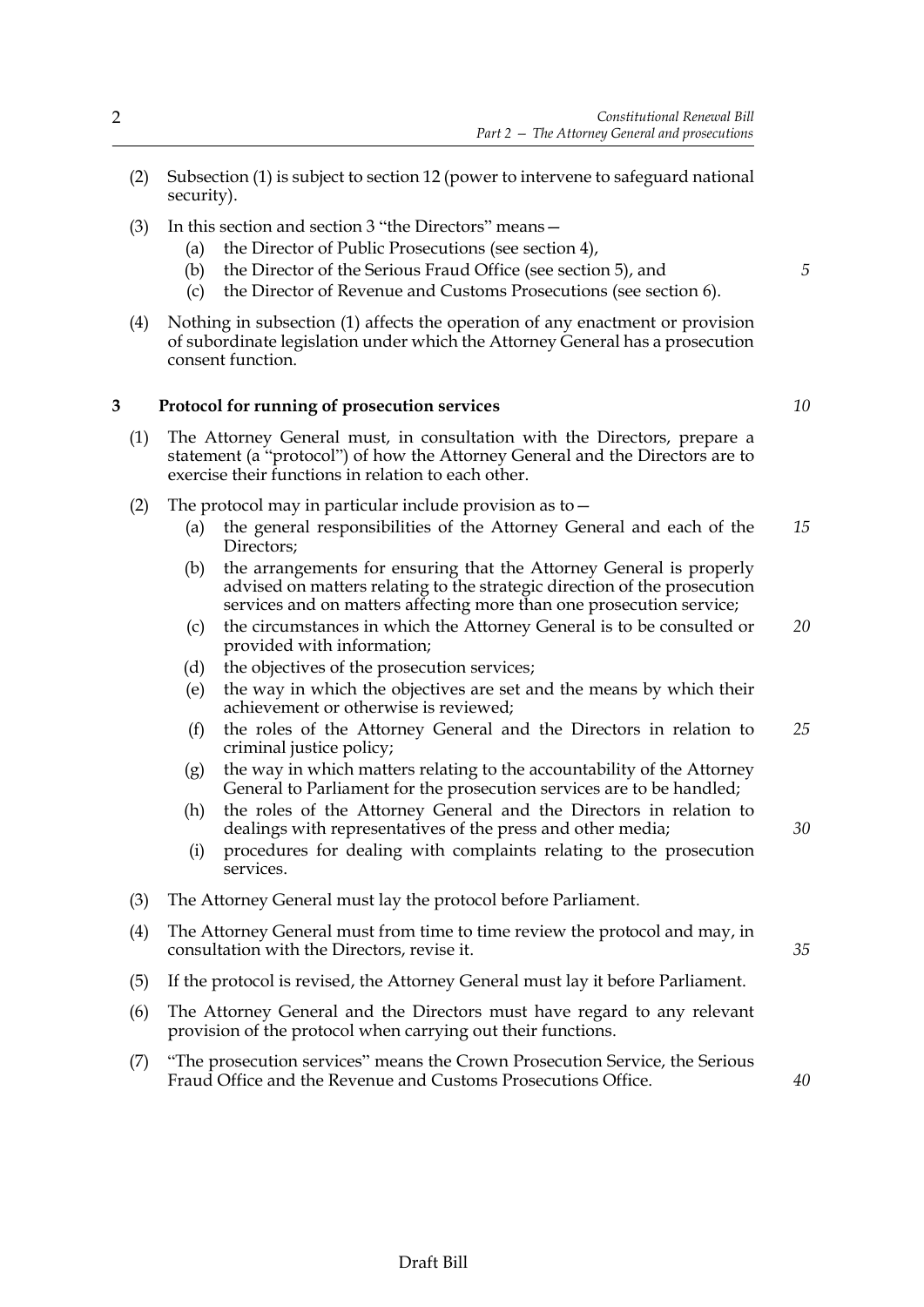New provisions about tenure of office of Directors

#### $\overline{\mathbf{4}}$ **Director of Public Prosecutions**

- (1) The Director of Public Prosecutions-
	- (a) is appointed by the Attorney General, and
	- subject to what follows, holds office in accordance with the terms of the  $(b)$ 5 appointment.
- (2) The Director must have a 10 year general qualification, within the meaning of section 71 of the Courts and Legal Services Act 1990 (c. 41).
- Service as the Director is service in the civil service of the State.  $(3)$
- 10  $(4)$ There is to be paid to the Director such remuneration as the Attorney General may, with the approval of the Minister for the Civil Service, determine.
- Any appointment under subsection (1) must be for a term of 5 years.  $(5)$
- The Director may at any time resign by notice in writing to the Attorney  $(6)$ General.
- (7) The Attorney General may remove the Director from office only if satisfied that 15 the Director is unable, unfit or unwilling to carry out the functions of the office.
- $(8)$ The factors which the Attorney General may take into account in determining whether the Director is unfit to carry out the functions of the office include, in particular
	- failure by the Director to comply with section 3(6) (duty to have regard 20  $(a)$ to relevant provisions of protocol), and
	- failure by the Director to perform the functions of the office efficiently (b) and effectively.

#### 5 Director of the Serious Fraud Office

- (1) The Director of the Serious Fraud Office -25 is appointed by the Attorney General, and  $(a)$ subject to what follows, holds office in accordance with the terms of the  $(b)$ appointment. (2) Service as the Director is service in the civil service of the State. (3) There is to be paid to the Director such remuneration as the Attorney General 30 may, with the approval of the Minister for the Civil Service, determine. (4) Any appointment under subsection  $(1)$  must be for a term of 5 years.
	- The Director may at any time resign by notice in writing to the Attorney  $(5)$ General.
	- $(6)$ The Attorney General may remove the Director from office only if satisfied that 35 the Director is unable, unfit or unwilling to carry out the functions of the office.
	- The factors which the Attorney General may take into account in determining  $(7)$ whether the Director is unfit to carry out the functions of the office include, in particular-
		- (a) failure by the Director to comply with section  $3(6)$  (duty to have regard 40 to relevant provisions of protocol), and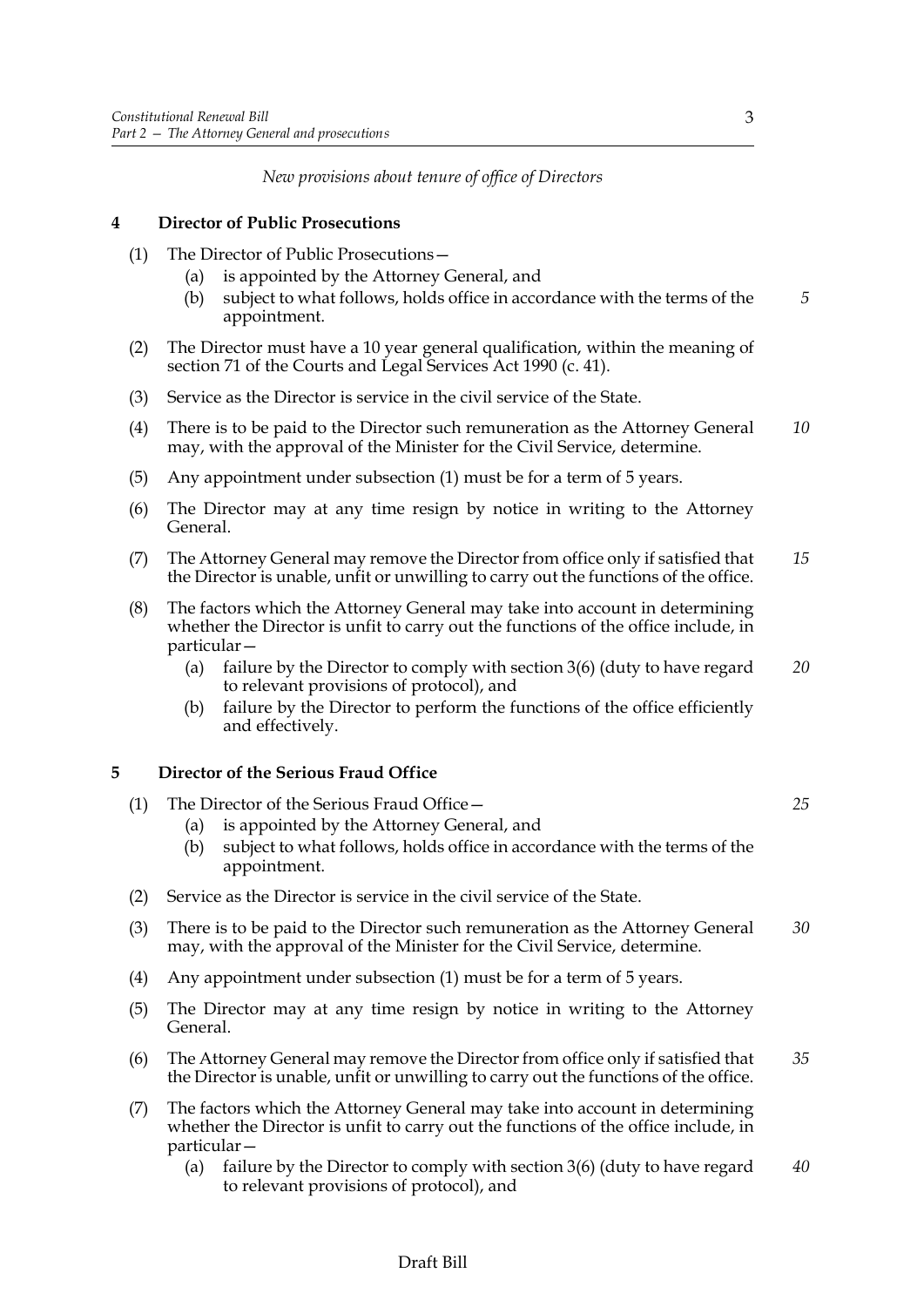5

15

20

25

(b) failure by the Director to perform the functions of the office efficiently and effectively.

#### 6 **Director of Revenue and Customs Prosecutions**

- (1) The Director of Revenue and Customs Prosecutions-
	- (a) is appointed by the Attorney General, and
	- subject to what follows, holds office in accordance with the terms of the (b) appointment.
- (2) The Director must have a 10 year general qualification, within the meaning of section 71 of the Courts and Legal Services Act 1990 (c. 41).
- (3) Service as the Director is service in the civil service of the State.  $10<sup>10</sup>$
- (4) There is to be paid to the Director such remuneration as the Attorney General may, with the approval of the Minister for the Civil Service, determine.
- Any appointment under subsection (1) must be for a term of 5 years.  $(5)$
- The Director may at any time resign by notice in writing to the Attorney  $(6)$ General.
- The Attorney General may remove the Director from office only if satisfied that  $(7)$ the Director is unable, unfit or unwilling to carry out the functions of the office.
- The factors which the Attorney General may take into account in determining  $(8)$ whether the Director is unfit to carry out the functions of the office include, in particular-
	- (a) failure by the Director to comply with section 3(6) (duty to have regard to relevant provisions of protocol), and
	- failure by the Director to perform the functions of the office efficiently (b) and effectively.

Attenuation of Attorney's prosecution consent functions

#### 7 Ending of certain prosecution consent functions of Attorney

Schedule 1 (which amends certain enactments under which the Attorney General has prosecution consent functions) has effect.

#### Power to end other prosecution consent functions of Attorney 8

- $(1)$ The Attorney General may by order amend any existing enactment or existing 30 provision of subordinate legislation under which the Attorney General has a prosecution consent function.
- An order under this section may, in particular, make provision under which  $(2)$ the Attorney General's prosecution consent function
	- becomes the function of one of the Directors or, in the absence of that  $(a)$ 35 Director, a person authorised by that Director;
	- becomes the function of one of the Directors but is a function to which  $(b)$ the relevant delegation provision applies;
	- $(c)$  is removed.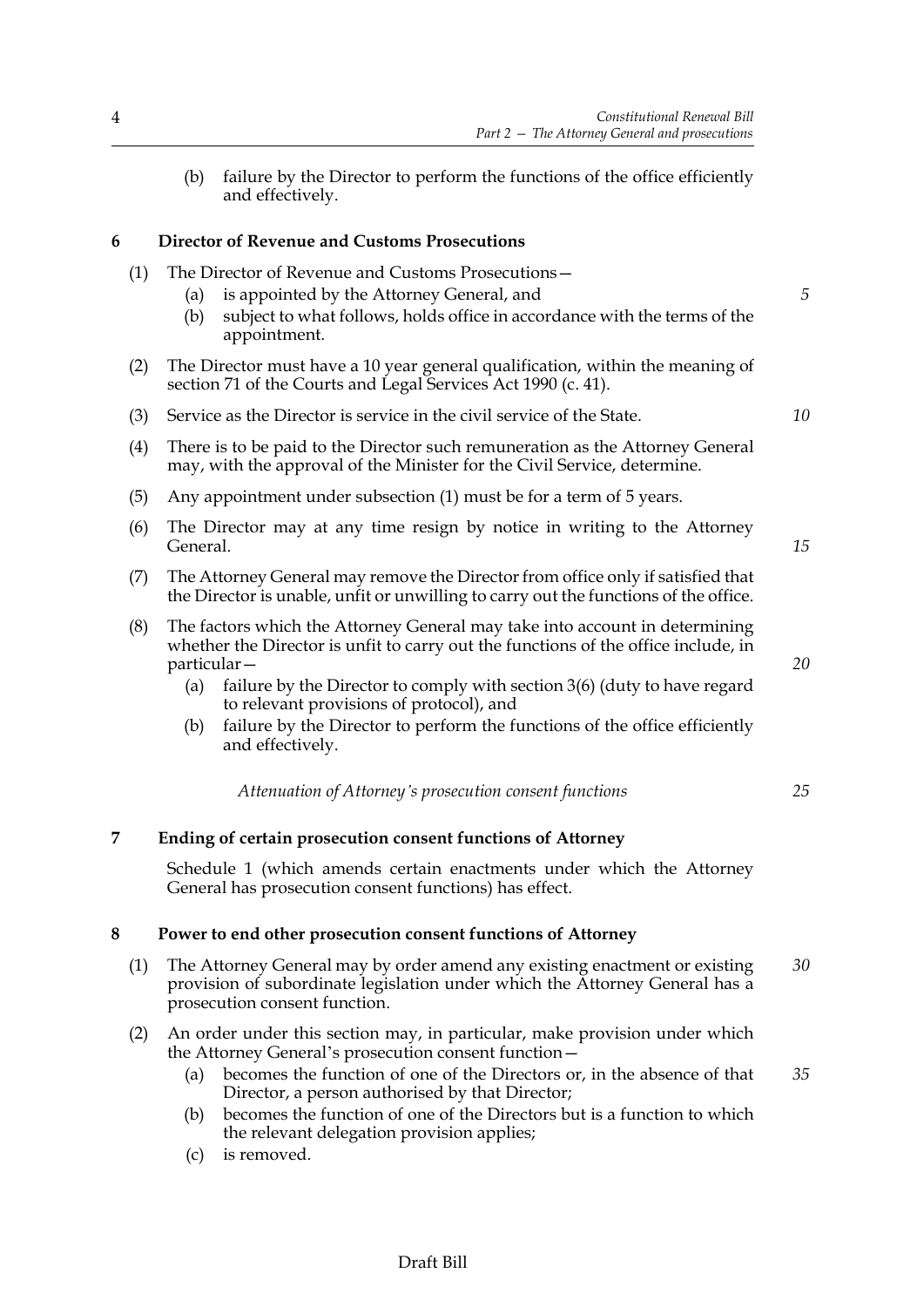In this section and section 9 "the Directors" has the same meaning as in sections  $(3)$ 2 and 3, except that it also includes the Director of Service Prosecutions.

#### 9 Effect of provisions conferring functions on Director or authorised person

- $(1)$ This section applies in relation to any enactment or provision of subordinate legislation under which a function is that of one of the Directors or, in the absence of that Director, a person authorised by that Director.
- The relevant delegation provision does not apply to the function.  $(2)$
- $(3)$ The Director's authorisation –
	- (a) may relate to a specified person or to persons of a specified description, and
	- may be general or relate to a specified function or specified (b) circumstances.

#### Sections 8 and 9: supplementary 10

- (1) In sections  $8(2)(b)$  and  $9(2)$  "the relevant delegation provision" means
	- in relation to the Director of Public Prosecutions, section 1(7) of the  $(a)$ 15 Prosecution of Offences Act 1985 (c. 23);
	- (b) in relation to the Director of the Serious Fraud Office, section 1(8A) of the Criminal Justice Act 1987 (c. 38);
	- $(c)$ in relation to the Director of Revenue and Customs Prosecutions, section 37(4) of the Commissioners for Revenue and Customs Act 2005 20  $(c. 11);$
	- (d) in relation to the Director of Service Prosecutions, section 365(4A) of the Armed Forces Act 2006 (c. 52).
- (2) In section  $8(1)$ 
	- "existing enactment" means an enactment contained in an Act passed 25  $(a)$ on or before the last day of the Session in which this Act is passed;
	- "existing provision of subordinate legislation" means a provision of  $(b)$ subordinate legislation made on or before that day;
	- "amend" includes repeal or revoke.  $(c)$
- (3) An order under section 8 may make consequential, incidental, supplementary, 30 transitional or saving provision.
- (4) The power to make an order under section 8 is exercisable by statutory instrument.
- No order may be made under section 8 unless a draft of the order has been laid  $(5)$ before and approved by a resolution of each House of Parliament.

# Abolition of nolle prosequi

#### $11$ Abolition of nolle prosequi

The power of the Attorney General to enter a nolle prosequi is abolished in relation to proceedings in England and Wales.

5

 $10$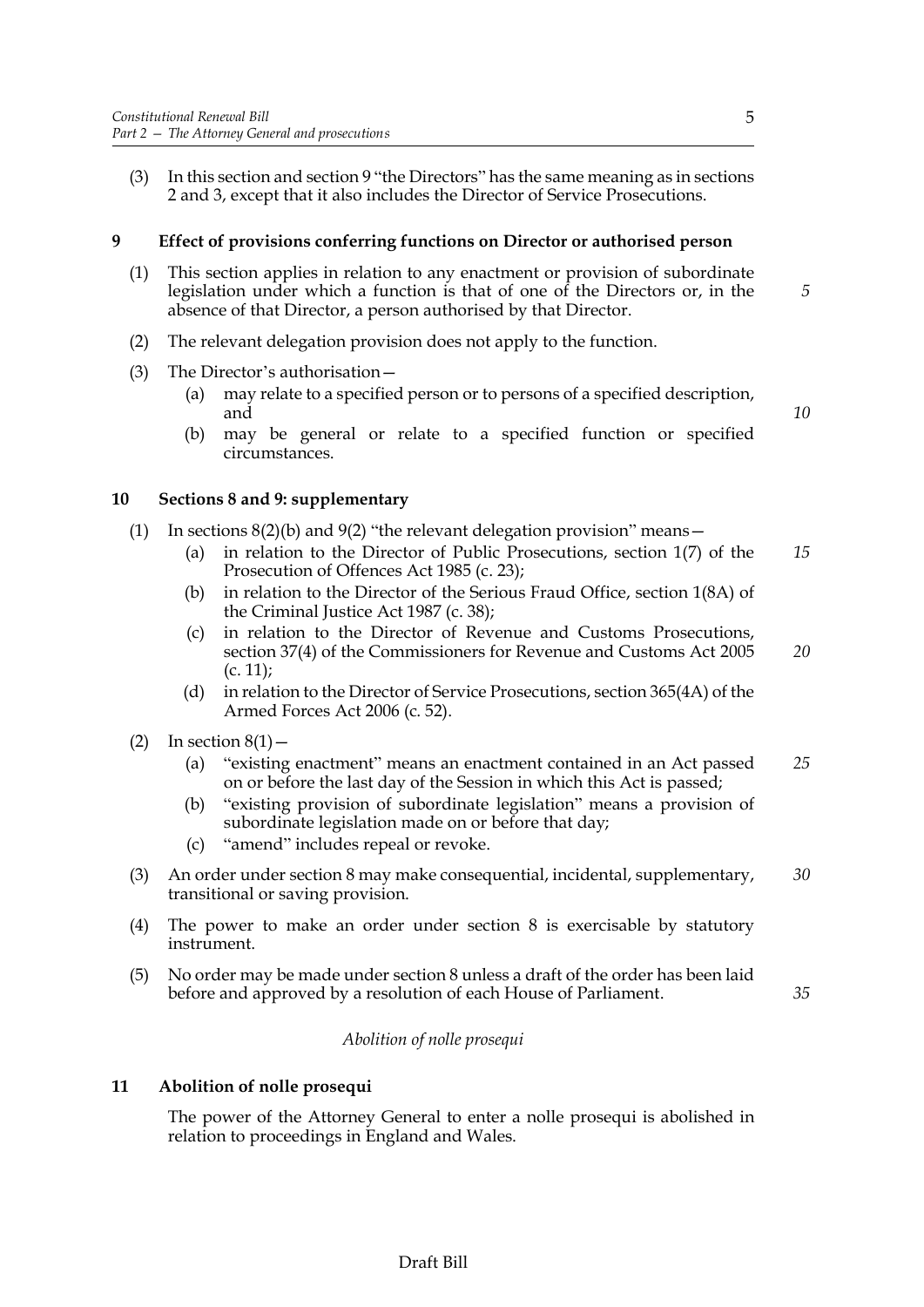15

20

30

35

# Safeguarding of national security

#### 12 Power to intervene to safeguard national security

- (1) The Attorney General may, if satisfied that it is necessary to do so for the purpose of safeguarding national security –
	- give a direction to the Director of the Serious Fraud Office that no  $\sqrt{5}$  $(a)$ investigation of specified matters is to take place in England and Wales;
	- give a direction to any prosecutor, in relation to an investigation of (b) specified matters, that no proceedings for an offence are to be instituted in England and Wales in respect of those matters;
	- (c) give a direction to any prosecutor that proceedings for a specified  $10$ offence which are being conducted in England and Wales against a specified person are not to be continued.
- (2) The Attorney General may withdraw a direction given under subsection (1).
- $(3)$ "Prosecutor", in relation to an offence, means any person who
	- has the conduct of proceedings for the offence, or  $(a)$
	- has the function of or is determining whether proceedings for the (b) offence should be instituted.

#### 13 Effect of certain directions under section 12 etc.

- (1) Where the Attorney General has given a direction under section  $12(1)(b)$ , no proceedings for an offence are to be instituted in respect of the matters which are the subject of the investigation.
- Subsection (1) does not prevent the institution of proceedings for an offence in  $(2)$ respect of those matters if the direction is withdrawn.
- Where the Attorney General has given a direction under section  $12(1)(c)$ , the  $(3)$ prosecutor must take such steps as are appropriate to ensure that the 25 proceedings which are the subject of the direction are brought to an end as soon as is practicable.
- $(4)$  If the prosecutor fails to comply with subsection  $(3)$ , any court before which the proceedings are being conducted may make an order-
	- $(a)$ bringing the proceedings to an end, and
	- making such other provision as appears to the court appropriate (b) (including provision as to the effect of the order on the bringing of fresh proceedings in respect of the same offence).

#### If in any proceedings any question arises whether a direction under section  $(5)$  $12(1)$  is or was necessary for the purpose of safeguarding national security  $-$

- a certificate signed by a Minister of the Crown certifying that the  $(a)$ direction is or was necessary for that purpose is conclusive evidence of that fact, and
- a document purporting to be a certificate under paragraph (a) is to be (b) received in evidence and, unless the contrary is proved, is to be treated  $40$ as being such a certificate.
- $(6)$  "Prosecutor" has the same meaning as in section 12.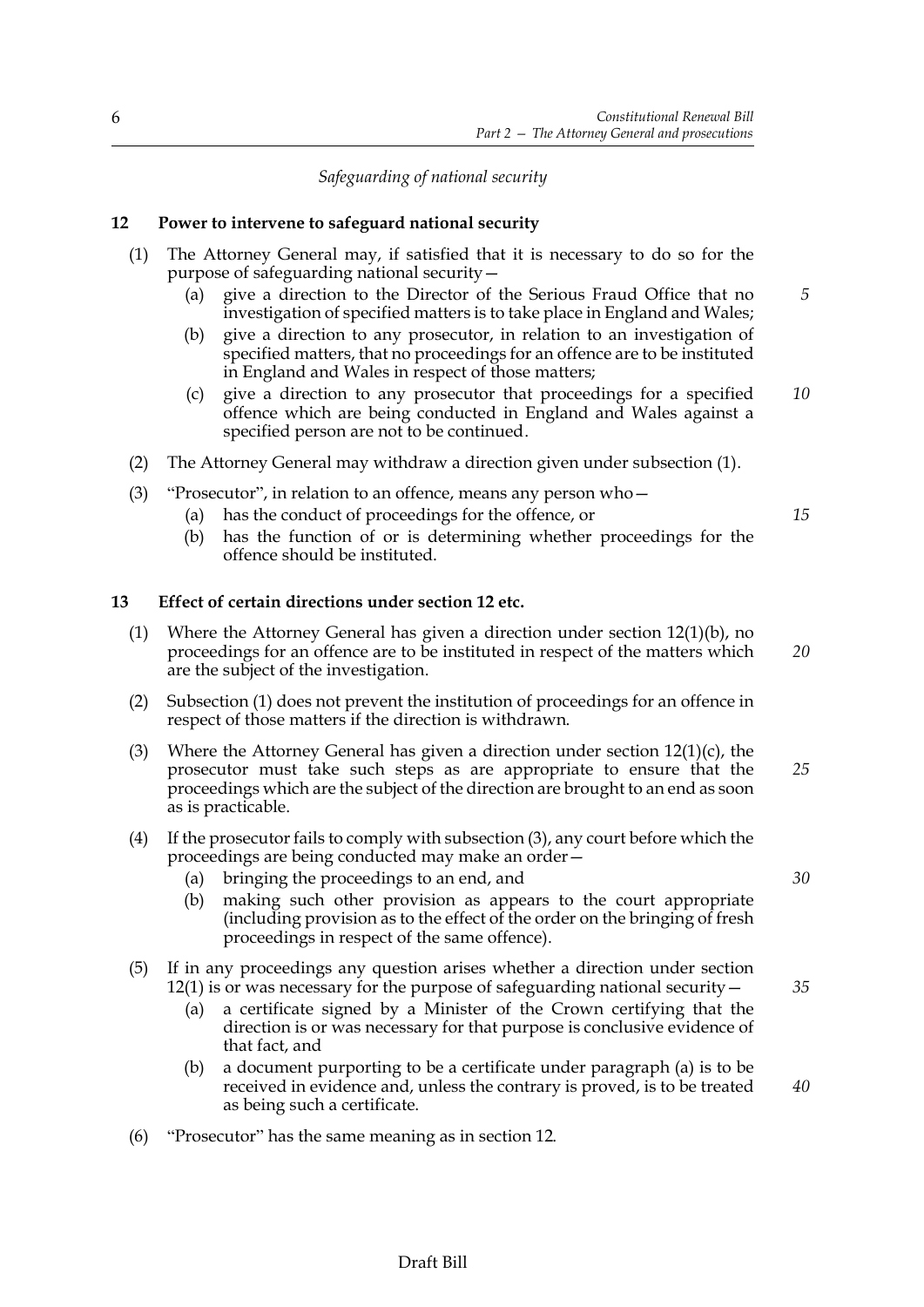#### 14 Reports on directions under section 12

- (1) This section applies where the Attorney General has  $-$ 
	- (a) given a direction under section  $12(1)$ , or
	- $(b)$ withdrawn a direction under section 12(2).
- (2) The Attorney General must prepare and lay before Parliament a report on the giving or withdrawal of the direction-
	- (a) as soon as is practicable after the giving or withdrawal of the direction,  $\alpha$
	- (b) if the Attorney General is satisfied that delay is necessary for the purpose of safeguarding national security, as soon as the Attorney General is satisfied that further delay is not necessary for that purpose.
- Nothing in subsection (2) requires information to be included in a report if the  $(3)$ Attorney General is satisfied that
	- a claim to legal professional privilege (or, in Scotland, confidentiality of  $(a)$ communications) could be maintained in respect of the information in legal proceedings,
	- the inclusion of the information would prejudice national security or (b) would seriously prejudice international relations, or
	- the inclusion of the information would prejudice the investigation of a  $(c)$ suspected offence or proceedings before any court.

#### 15 Power to require information for purposes of section 12

- (1) Subsection (3) applies if  $$ 
	- the Attorney is considering whether to give a direction under section  $(a)$  $12(1)$ , and
	- it appears to the Attorney General that the person to whom the 25  $(b)$ direction would be given may possess information which could assist the Attorney General in determining whether to give such a direction.
- (2) Subsection (3) also applies if  $$ 
	- the Attorney General has given a direction under section 12(1), and  $(a)$
	- it appears to the Attorney General that the person to whom the (b) direction was given may possess information which could assist the Attorney General
		- in determining whether to withdraw the direction (under  $(i)$ section  $12(2)$ ), or
		- in preparing a report (under section  $14(2)$ ).  $(ii)$
- The Attorney General may require the person to provide, within a specified  $(3)$ period-
	- (a) specified information, or
	- (b) information of a specified description.
- A person who without reasonable excuse fails to comply with a requirement  $40$  $(4)$ under subsection (3) is guilty of an offence and liable on summary conviction to a fine not exceeding level 5 on the standard scale.

7

 $\overline{5}$ 

10

15

 $20$ 

30